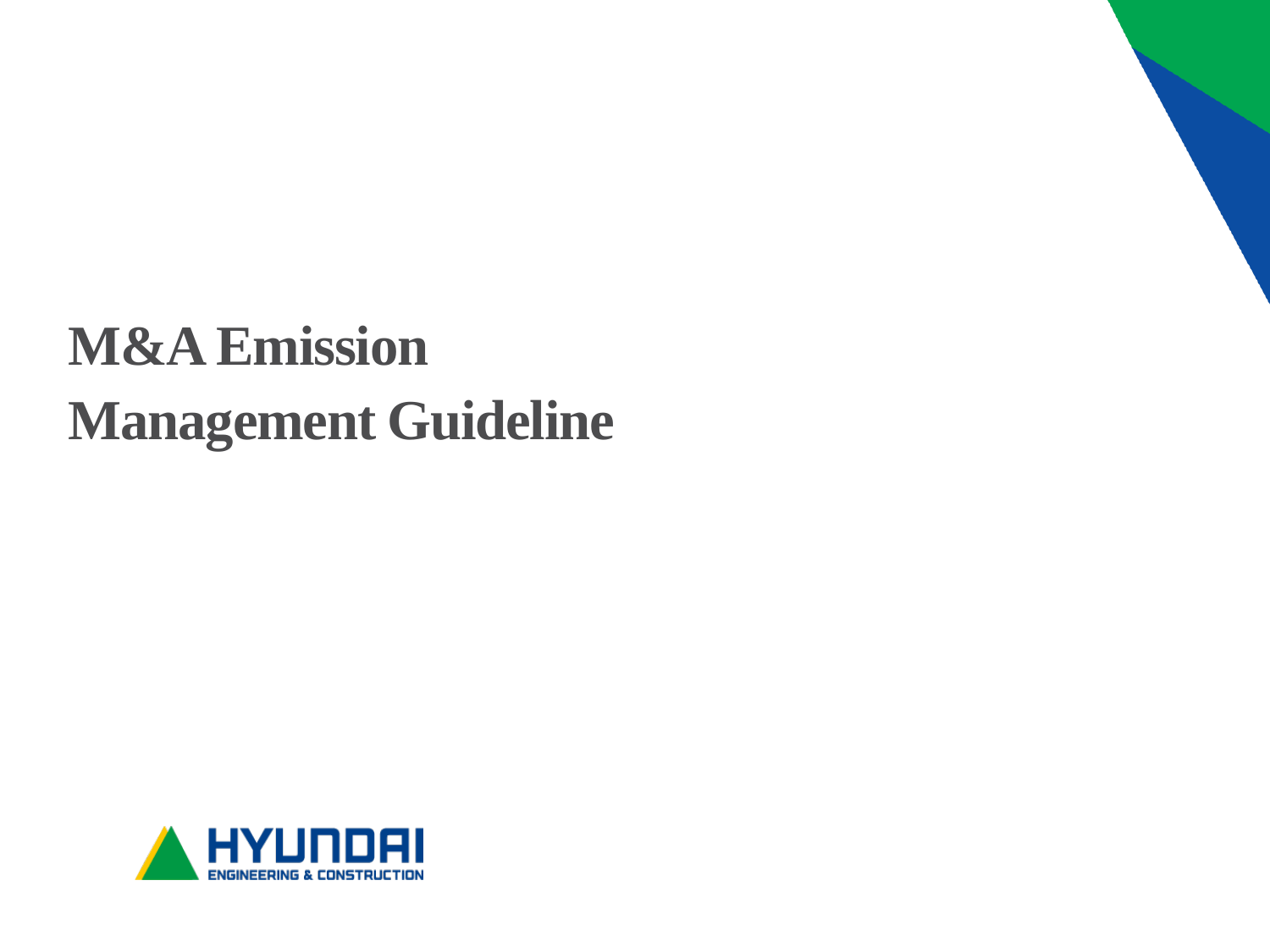## **M&A Emission Management Guidelines**

### 1. M&A (Mergers and Acquisitions)

1.1 Definition:

Changes in organizational boundaries due to ownership transfer of sites or emissions facilities of other management service providers or non-management service providers to a management service provider for the executing year, or such ownership transfer to non-management service providers

1.2 (Adjustment Plan 1) Hyundai E&C acquires the site, emissions facilities of an outside management service provider or company with emissions credit

- Emissions cap of Hyundai E&C added to that of the acquired site, emissions facilities to evaluate performance

1.3 (Adjustment Plan 2) Hyundai E&C acquires the site, emissions facilities of a non-management service providers or company without emissions credit

- No adjustment in emissions credit is made, and the site and emissions facilities of the non-management service provider are subject to evaluation during the following planning period.

1.4 (Adjustment Plan 3) A subsidiary of Hyundai E&C (non-management service provider) acquires the site, emissions facilities of a management service provider or company with emissions credit

- Acquired company alone subject to evaluation, and emissions of Hyundai E&C's subsidiary are evaluated for the following planning period.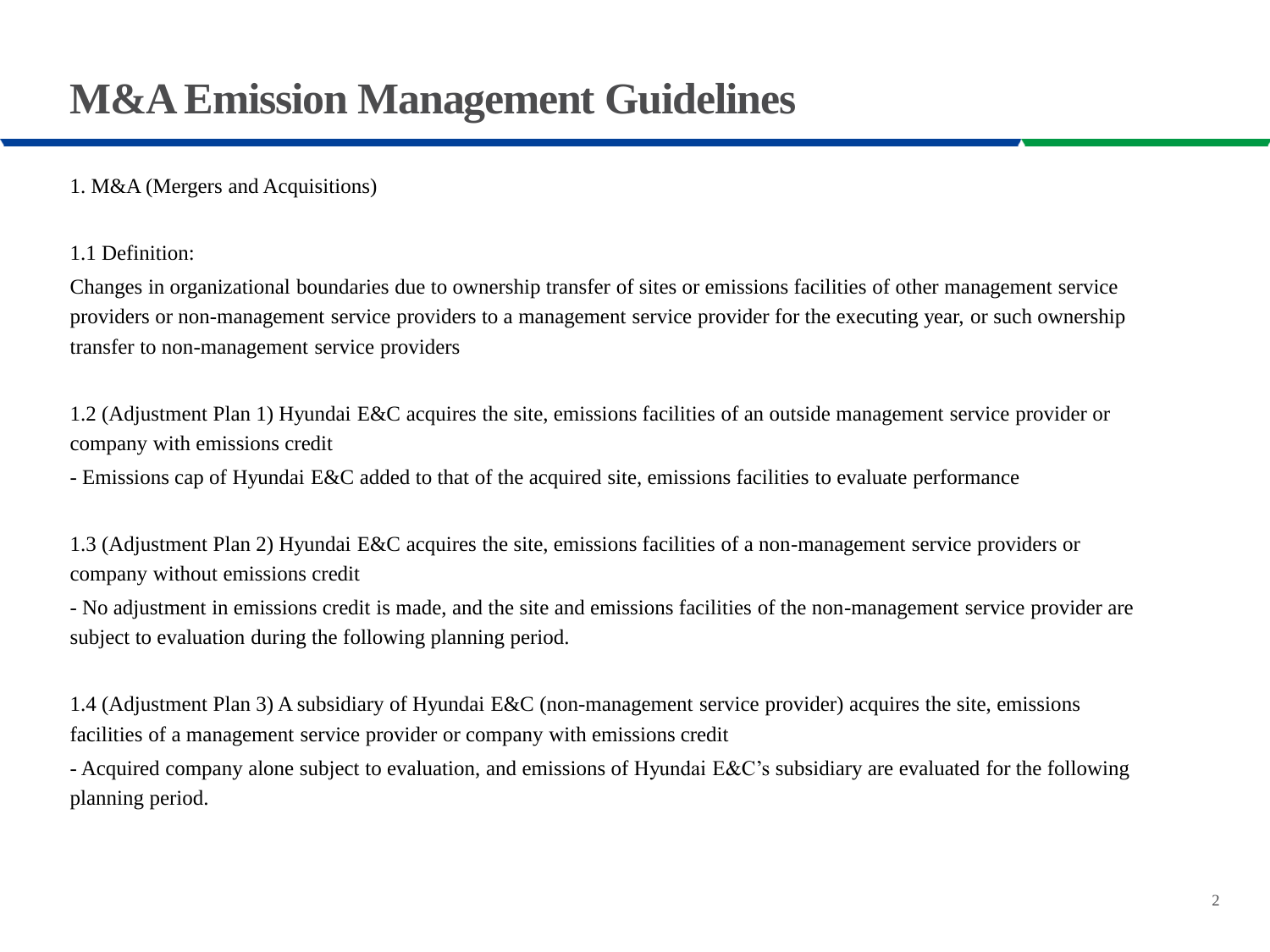# **M&A Emission Management Guidelines**

### 2. Sell-off & Division

2.1 Definition:

Changes in organizational boundaries due to transfer or statutory division of ownership of sites, emissions facilities of management service providers or companies with emissions credit for the executing year

2.2 (Adjustment Plan 1) Hyundai E&C sells off the site, emissions facilities to an outside management service provider or non-management service provider

-Hyundai E&C is subject to evaluation with the total emissions credit less emissions credit of the site, facilities to be sold or divided for the executing year

2.3 (Adjustment Plan 2) Hyundai E&C divides the corporation and establishes a new one

- Hyundai E&C's emissions credit is allocated to each enterprise, subject to separate evaluation

3. Disclosure

3.1 Definition:

Parts of emissions facilities or equipment groups\* of management service providers being physically excluded or registered for closure within the executing year

3.1 (Adjustment Plan 1) For closure of emissions facilities, Hyundai E&C's emissions credit for the executing year less emissions credit of facilities to be closed

• Unit bundling together equipment with similar functions and roles, using the same fuel, and with the same purpose (Article 2 of the Guidelines)

3.2 (Adjustment Plan 2) For partial closure of equipment, emissions cap is calculated based on equipment group emissions table\* for the base year with the rate of the executing year taken into account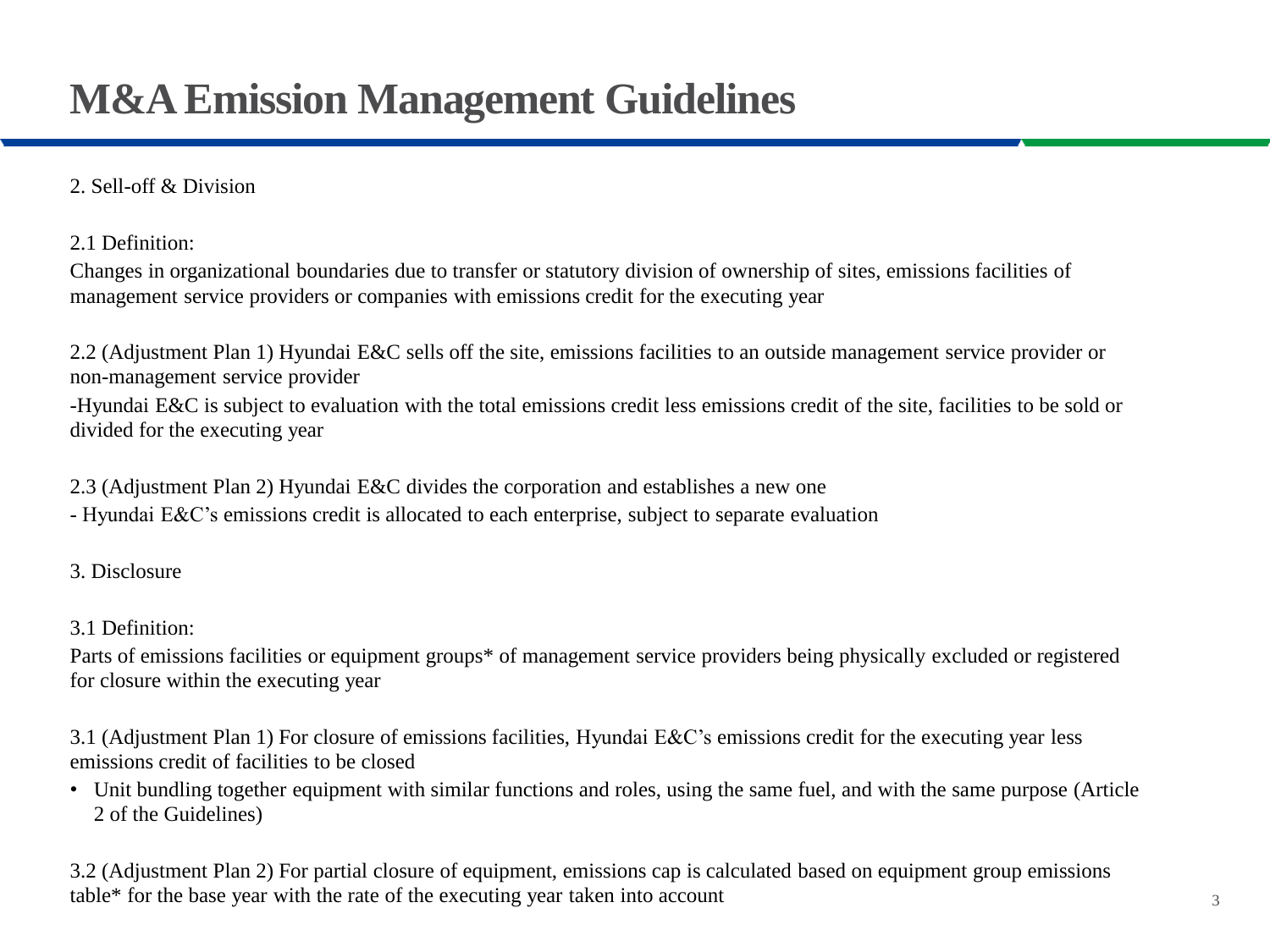## **M&A Emission Management Guidelines**

#### 4. Suspension

4.1 Definition:

Facilities with emissions of 15,000 tons\* or more for the base year at the time of planning suspending operations of the facilities or of a portion of the equipment groups for a fixed period of time (over 30 days in a row) for the executing year \* A regulatory institution can downgrade the criteria based on the nature of the industry

4.2 (Adjustment Plan 1) Emissions cap is calculated based on the operation period for the base year with the rate\* of the suspension period taken into account

\* For equipment, adjustment as in 'closure' (mediation 2) is applied